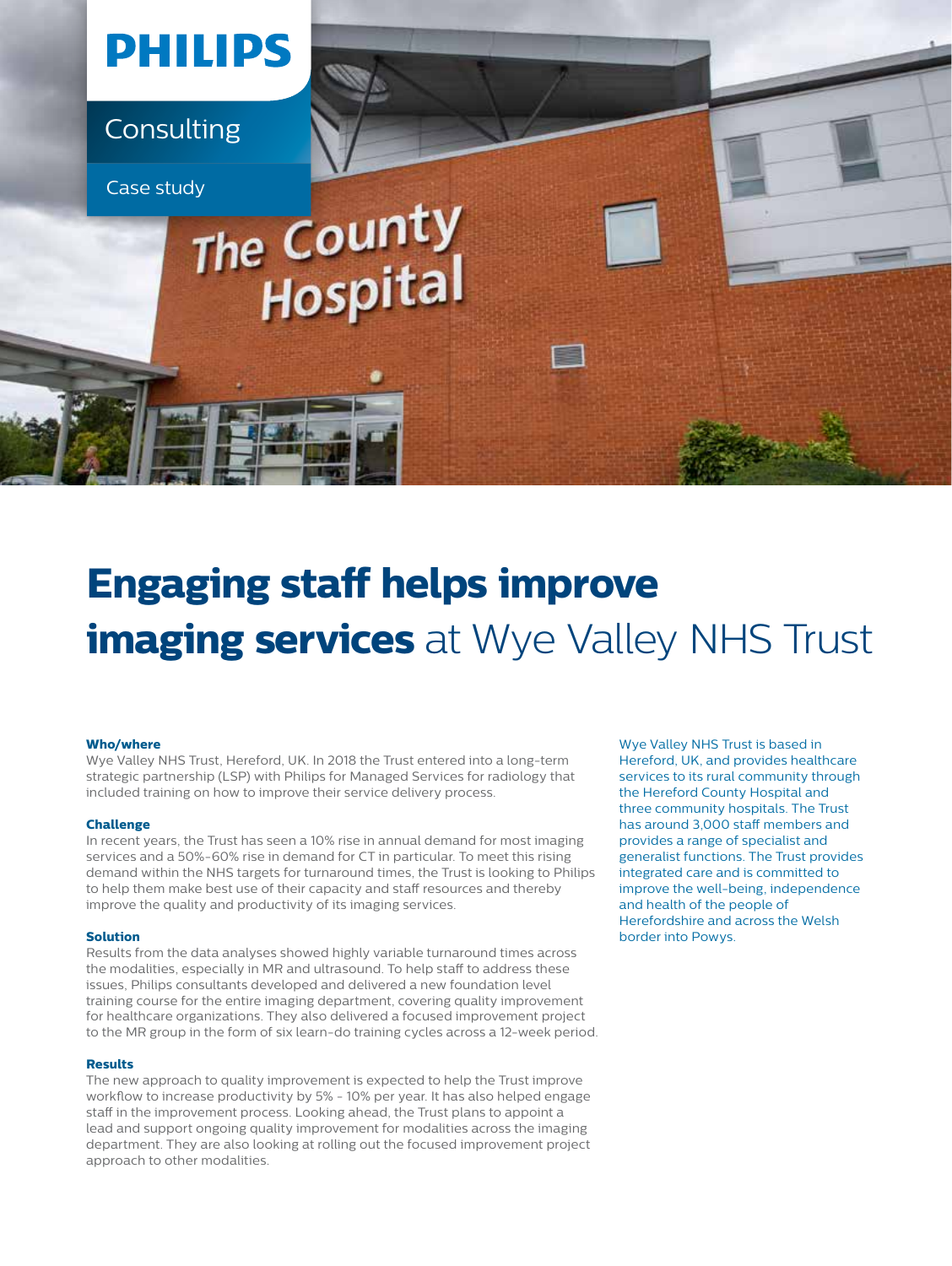#### **Improving quality and productivity**

In recent years as the patient population has increased, the Wye Valley NHS Trust has seen a 10% rise in annual demand for most imaging services and a 50%-60% rise in demand for CT in particular. Because of its rural location, the Trust also faces challenges in recruiting, attracting and retaining staff. The Trust is looking to Philips to help them make better use of its capacity and staff resources and thereby improve the quality and productivity of its imaging services, while making the Trust more attractive to prospective radiology professionals.

"We want to modernize the radiology department at Wye Valley NHS Trust, bringing in the latest technology and empowering our staff to lead change and truly transform patient care," said Robert Griffiths, Radiology Services Manager. "We wanted a partner who could help us look at our department from a fresh perspective and help us make a step-change towards improving our department for staff and patients."

#### **Focusing on the human side of change**

Philips has assisted healthcare organizations across the globe in making improvements in quality, safety, experience, productivity and cost-effectiveness by focusing on the human side of change. "We start with the needs of patients, and then consider the human interactions between those who receive care and those who deliver it to improve the delivery of healthcare services," said Steve Lee, Healthcare Consultant. "It's at this point where many process-oriented consultants stop, that our true work begins. We engage in a participative process with healthcare professionals at all levels of the organization to create a shared understanding of issues and encourage them to behave differently so they can make positive and lasting improvements."

"We made a very specific proposal for the imaging service improvement project: We would assess their starting point, identify where the challenges lay and then help them develop their own capabilities to resolve issues. In essence, we would 'teach them to fish', so they could continue to improve performance on their own," says Lee.

**" We want to modernize the radiology department, bringing in the latest technology and empowering our staff to lead change and truly transform patient care."**

This customized consultancy approach included the following key phases:

- **• Assess** the current level of imaging performance, based on data analysis, stakeholder interviews, observations and a staff survey to establish a baseline and identify critical areas for improvement
- **• Co-create** insights from the assessment were used to guide development of the training plan and select the areas for the focused improvement project(s)
- **• Transform**
	- Philips consultants developed and delivered foundation level training to all imaging staff, from radiologist to radiographers and booking clerks. It covered the people aspects, flow principles and the tools of quality improvement for healthcare organizations
	- Philips consultants supported delivery of a focused improvement project to the MR group in the form of six learn-do cycles over a 12-week period, including mapping of the value stream, understanding capacity and demand, and improving the working and patient environment
	- During the entire improvement project, Philips consultants collaborated with the Trust's clinical and management teams to make prioritized recommendations for improving quality and patient throughput
- **• Sustain** Philips consultants assisted in ensuring that the right data and review practices were in place to support a culture of continuous improvement and sustain the benefits realized

#### **A shared foundation**

A number of issues came to light based on the data analyses carried out by Philips consultants. It showed that imaging department performance across the modalities, especially in MR and ultrasound, was highly variable in terms of turnaround time (request to exam complete). This was a serious issue that could affect the Trust's ability to meet the turnaround time targets of the NHS, which stipulate six weeks for general diagnostic exams and two weeks for cancer-related (suspected) exams.

The Trust recognized that it would be very important to help their staff develop the tools and capabilities to address the issues they faced. To get everyone involved, Philips consultants developed a new foundation level training course for the entire imaging department. A staff survey was conducted prior to the foundation training which helped baseline staff experience and shape the training content.

Staff were especially positive about the following aspects of their experience:

- Standard of care provided
- Ability to make suggestions
- Non-mandatory training received

Areas to address included:

- Involvement of staff in change
- Communications between senior leaders (clinical and managerial) and staff
- Use of patient experience feedback for improvement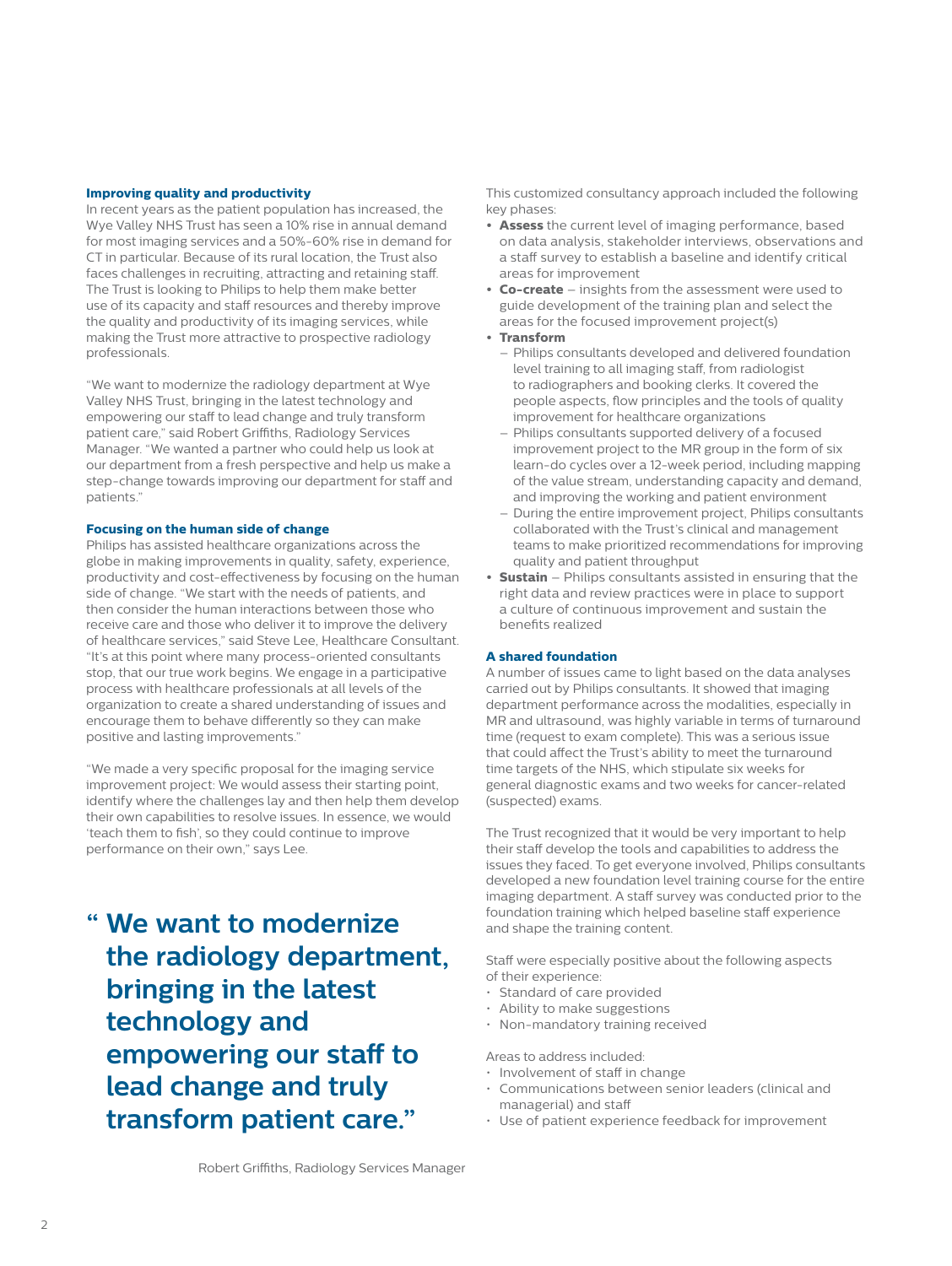

Process flow map containing imaging process flow, related activities and the patient experience

Based on this input, Philips consultants worked closely with quality improvement leaders in the Trust and drew upon Philips Business Transformation materials, patient flow principles, behavioral psychology, as well as NHS materials and approaches to create the training.

"Basically, we developed a curriculum that translated many flow principles, by drawing on behavioral psychology concepts, into ones suited to a healthcare setting," said Lee. One part looked at creating a continuous patient flow and what resources the staff need to remove blockages to that flow. Another part had each staff member experience the effects of poor patient flow in a simulation, so they could really identify with the consequences. There was also an exercise that gave people insight into their own response to change and that of their colleagues. This would be a very useful course for any hospital in the NHS or any other care facility, to encourage all staff to gain a patient flow perspective and to promote the necessary behavioral changes.

Lee said, "When you look at it from the patient flow perspective, it is important to consider all roles in the process - from receptionist to reporting radiologist. The boundaries between the roles can encourage silo working and impede process performance. We purposely made the content the same for everyone, so it would provide a new foundation and a common language that would be understood across the entire workforce. At the same time, the content was very personalized to increase people's engagement."

"I enjoyed the whole day. Rather than trying to overload you with information, it was delivered in bite size chunks, which made it easier to remember. Now we are going to have everybody on the same page," said Anne Falconer, Administration Manager. "It has been a difficult time, as we have been short staffed. If we could have the same mindset and new ways of working, doing things in the same way, we would work more effectively and more efficiently together."

"All radiology staff attended the foundation course and that was very worthwhile for team building and understanding the challenges," said Liz Williams, MR Superintendent and Focused Improvement Project Lead. "We could talk openly and hear one another's views."

#### **MR focused improvement project: Learn-do cycles**

Based on the results from the data analyses, it was decided to carry out a focused improvement project with the MR group. The MR facilities comprise an in-house Philips MR Ingenia 1.5T, used seven days a week, and a mobile scanner, used three days a week. The MR group is struggling to meet a higher demand for its services with minimal staff and outdated IT systems and facilities. Much of the demand and capacity planning has a strong manual component.

To help the MR group address the high variability in MR turnaround times, Philips consultants developed and delivered a series of six learn-do training cycles as shown in the diagram.